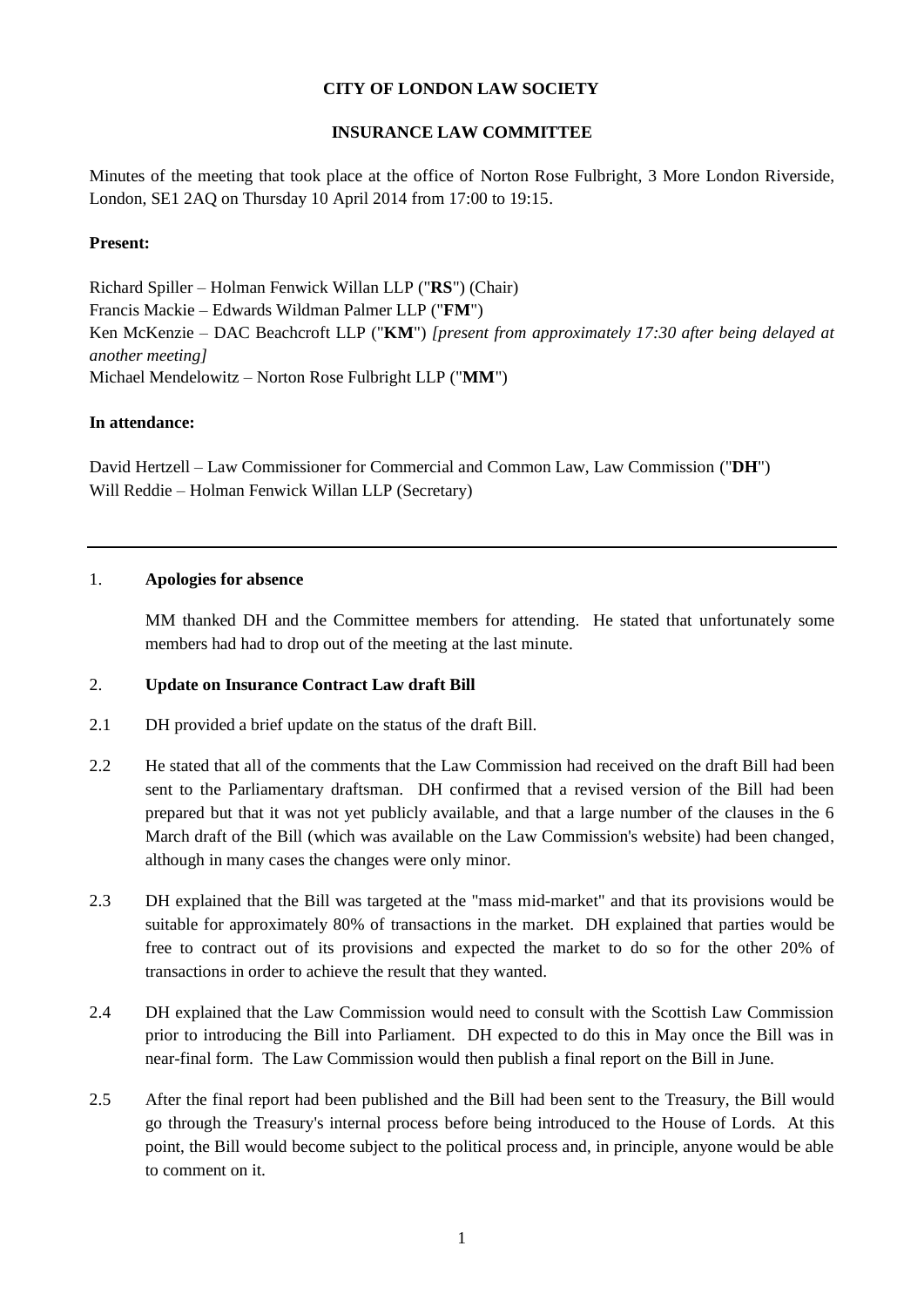- 2.6 DH explained that the Bill would also need to be reviewed by the Government's Regulatory Policy Committee, a process which he expected to take approximately six weeks. DH hoped to start this process during the summer but said that it would depend on when the Treasury introduced the Bill. DH also explained that the Law Commission would be required to prepare a briefing on the Bill for the House of Lords, and that the House of Lords may call witnesses to discuss the Bill.
- 2.7 DH noted that one of the consequences of Maria Miller's resignation was that the Minister who had previously been responsible for the draft Bill (Sajid Javid, the Financial Secretary to the Treasury) had taken on her position. DH explained that it was not yet clear whether the new Financial Secretary to the Treasury would view the draft Bill as a priority. DH considered that, if the new incumbent did not have the same degree of interest as Mr Javid, it could be difficult to get the Bill introduced into Parliament before the autumn, which DH considered to be the cut-off for ensuring that the Bill was passed before the general election in May 2015. DH believed that the civil service was over-worked but generally sympathetic towards the Bill, and that the House of Lords expected to have capacity to review the Bill.
- 2.8 DH considered that, if the Bill was enacted as an Act of Parliament before the general election, it would be at least 12 months before it came into force, i.e. Spring 2016.
- 2.9 RS asked what would happen if the Bill did not make it through Parliament before the general election. DH explained that there would be a window to introduce it just after the election.
- 2.10 RS also asked what would happen to the areas of the Law Commission's proposals that had not been included in the Bill, such as a reform of section 53 of the Marine Insurance Act 1906 (the "**MIA**"). DH stated that the proposals could be included in a future Bill.
- 2.11 DH also noted that the Third Parties (Rights against Insurers) Act 2010 had not yet been brought into force due to an omission regarding the definition of insolvency events. DH explained that this issue needed to be resolved by an Act of Parliament, so a provision could be added to the Bill to deal with this.

### 3. **Comments on warranties clauses (clauses 8 to 10)**

- 3.1 DH explained that the purpose of the Bill was to explain how warranties were to be applied and their effect. DH confirmed that the definition of "warranty" would remain in the MIA, as would the requirement for strict compliance with warranties. DH stated that the warranties clauses were aimed at achieving two things: (i) avoiding the insurer's liability being discharged where the insured committed a minor infraction, and (ii) outlawing basis clauses.
- 3.2 The consequences of an insurer's liability under a contract being suspended were discussed. It was agreed that the insurer's liability in respect of the entire contract should not be discharged but the insured would not be able to make a claim in respect of any loss suffered during the period in which the policy was suspended.
- 3.3 MM gave the example of marine policies containing war zone exclusions, which may have carveouts permitting a vessel to enter a war zone if the insurer was notified and relevant terms were agreed in advance. MM asked whether, if a vessel entered and left a war zone without the insurer's knowledge but suffered no loss, the insurer would be entitled to additional premium after the event. DH explained that the parties would have to provide specifically for this in their contracts, as the provisions of the Bill would not by themselves give rise to this consequence.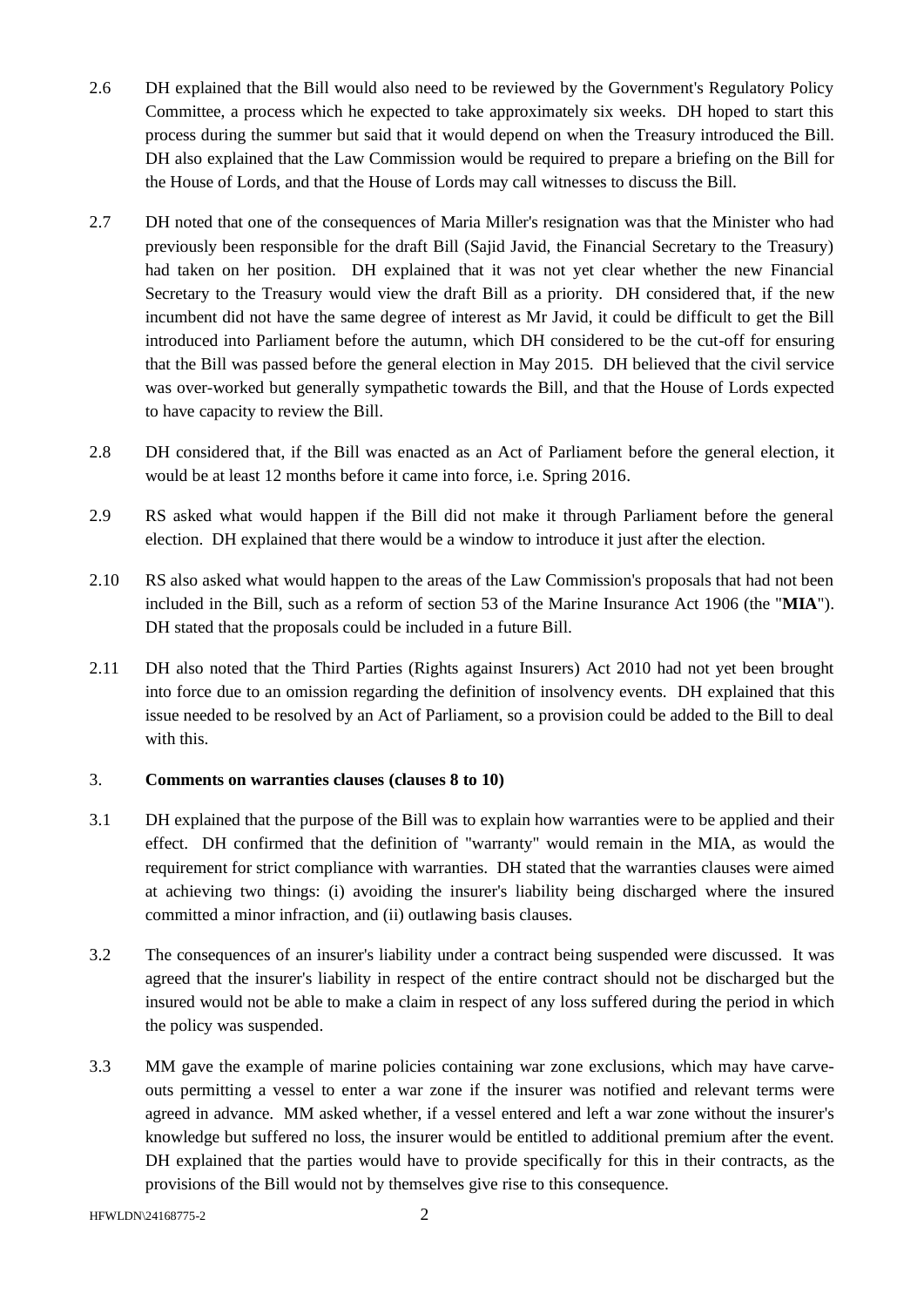# Clause 8

- 3.4 MM queried why the word "*any*" [in "*…by means of any provision of…*"] had been included in clause 8(2), as properly chosen words in a contract would be able to turn a representation into a warranty. DH confirmed that this issue was still being discussed.
- 3.5 FM asked whether the purpose of clause 8(2) was to prohibit implied warranties. He asked whether, if an insured provided an insurer with affirmative information saying that it did not do something, this could be found to be a warranty. DH considered that it would be acceptable for this to be found to be a warranty and that the aim of clause 8(2) was to prohibit broad basis clauses.
- 3.6 RS considered that clause 8(2) should refer to "*... or of any other contract or document (and whether by declaring…*" as basis clauses were often seen in the proposal (which was not a contract).
- 3.7 FM considered that the wording "*converted into*" in clause 8(2) should be replaced with "*construed or interpreted as*", as "*converted*" was a word used when speaking and not the language that would usually be found in a statute.

# Clause 9

- 3.8 FM queried what the words "*but before the breach has been remedied*" in clause 9(2) would involve in practice. DH explained that it would depend on the situation and what remedial action the insurer had asked the insured to take. FM gave an example of where a breach of warranty had existed for all but the final three days of the policy period. If there was a loss, he wondered if it would be necessary to look at whether the loss arose in the period during which the breach of warranty continued, and with only three days or so to remedy it. If so, the insurer should not be liable for the loss.
- 3.9 RS wondered whether the reference to "*any subsequent law*" in clause 9(3)(b) should be a reference to "*any subsequent legislation*". DH explained that the wording was taken from the MIA and that Parliamentary draftsmen would generally wish to be consistent with previous Acts in order to avoid suggesting that a different meaning was intended.
- 3.10 MM considered that clause 9(6) should be amended to read "*…at a later time, but before a loss attributable to the breach has occurred, the risk to which…*".
- 3.11 DH explained that the wording "*essentially the same*" had been used in clause 9(6) because the risk was unlikely to become exactly the same. He explained that "*materially the same*" had not been used because "*material*" would carry the particular meaning given to it by case law. RS considered that this might actually be preferable, given the flexible interpretation of case law in the context.
- 3.12 The use of "*contemplated*" in clause 9(6) was discussed. RS and MM agreed that "*contemplated*" was correct in this context.
- 3.13 FM asked about premium payment warranties, under which an insurer's liability would not commence until the warranty was complied with (i.e. premium paid). FM therefore wondered whether an insurer would not be on risk at all until the warranty was complied with, or whether its liability would just be suspended, as at the date of breach. DH considered that it would be the former, but agreed that premium payment warranties raised an interesting drafting question. RS asked whether late payment of premium could have retrospective effect, i.e. if an insured was given credit until the end of quarter one, and then paid six months' worth of premium at the end of quarter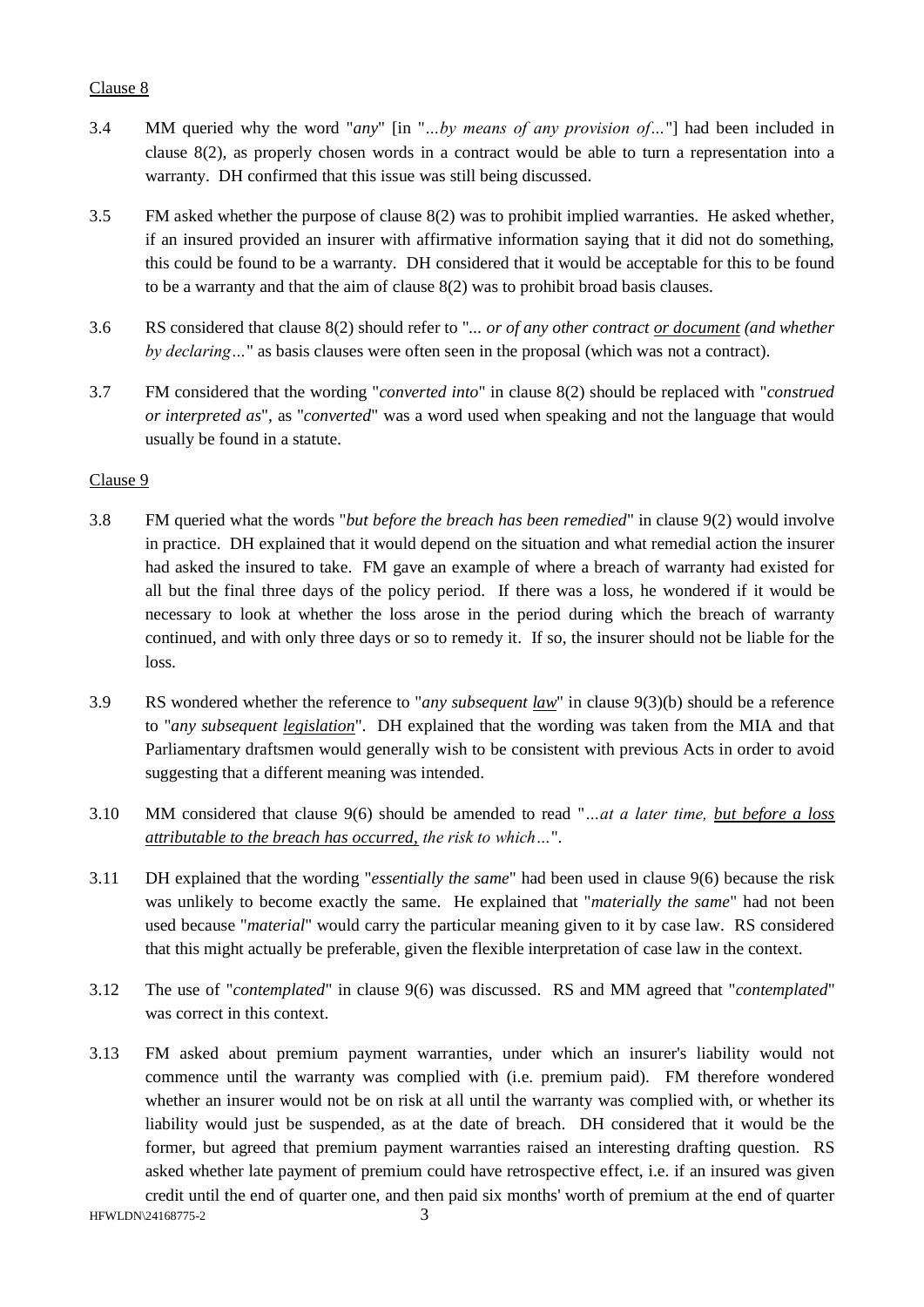two, would this be allocated to quarters two and three and, if so, did the insured still owe the premium for quarter four? FM answered in the affirmative. DH also considered that late payment of premium could not "resurrect" the insurer's liability in respect of a period during which it had been suspended, so the insurer would not be liable for losses suffered during quarter two in RS's example. However, he was unsure whether the quarter two premium could be reclaimed by the insured, and said that he had seen clauses both permitting and preventing this.

3.14 DH noted that breach of a warranty in a consumer contract was not dealt with in the Consumer Insurance (Disclosure and Representations) Act 2012 (the "**Consumer Insurance Act**"), so would be covered by the Bill.

### Clause 10

- <span id="page-3-0"></span>3.15 DH explained the purpose of clause 10 of the Bill. He explained that, under the current law, an insurer would have no liability where a warranty in respect of one circumstance was breached and the insured suffered a loss, albeit from an unrelated event. The Committee considered the example of an insurer avoiding liability for damage to an insured's factory caused by a lightning strike where the insured had breached a warranty prohibiting it from carrying out hot works in the factory.
- 3.16 DH said that clause 10 was based on a concept of New York law. The purpose was to look at what, from the underwriter's perspective, the warranty aimed to mitigate, and whether the loss came within that scope. He considered that it was the most complicated part of the Law Commission's proposals regarding warranties.
- 3.17 MM considered that clause 10 was well-drafted as it used simple language. He considered that the courts should be left to decide what was "*loss of a different kind*" and "*loss at a different location or time*". KM asked whether New York law had provided any guidance on these points. DH said that the concepts did not seem to have been tested very often, and that they did not seem to be particularly contentious.
- 3.18 MM asked whether insurance bodies or consumer bodies had pushed back on clause 10. DH said that there had been a big debate over causation, which he considered was understandable.
- 3.19 MM suggested that clause 10 as drafted would apply only to warranties and would not affect exclusions. MM considered that warranties were terms which "*would tend to reduce the risk of*" something (as stated in clause  $10(1)$ ), whereas exclusions were not: they were more clearly aimed at excluding liability. RS also noted that clause 10(1) required "*compliance with*" such a term, and that it could not be said that a party "complied with" an exclusion. Based on this discussion, FM considered that the only improvement needed to clause 10 was to clarify the scope of its application.

## 4. **Comments on clauses regarding insurers' remedies for fraudulent claims (clauses 11 and 12)**

- 4.1 MM queried the aim of clause 11(2). DH stated that it had now been removed from the Bill.
- 4.2 DH confirmed that the Bill would not contain a definition of "fraud". MM noted that the judgment in a case that was currently before the Court of Appeal *(Versloot Dredging BV v HDI-Gerling Industrie Versicherung AG (The "DC Merwestone")* [2013] EWHC 1666 (Comm), [2013] 2 Lloyd's Rep 131) might provide some guidance on the meaning and effect of "fraudulent devices".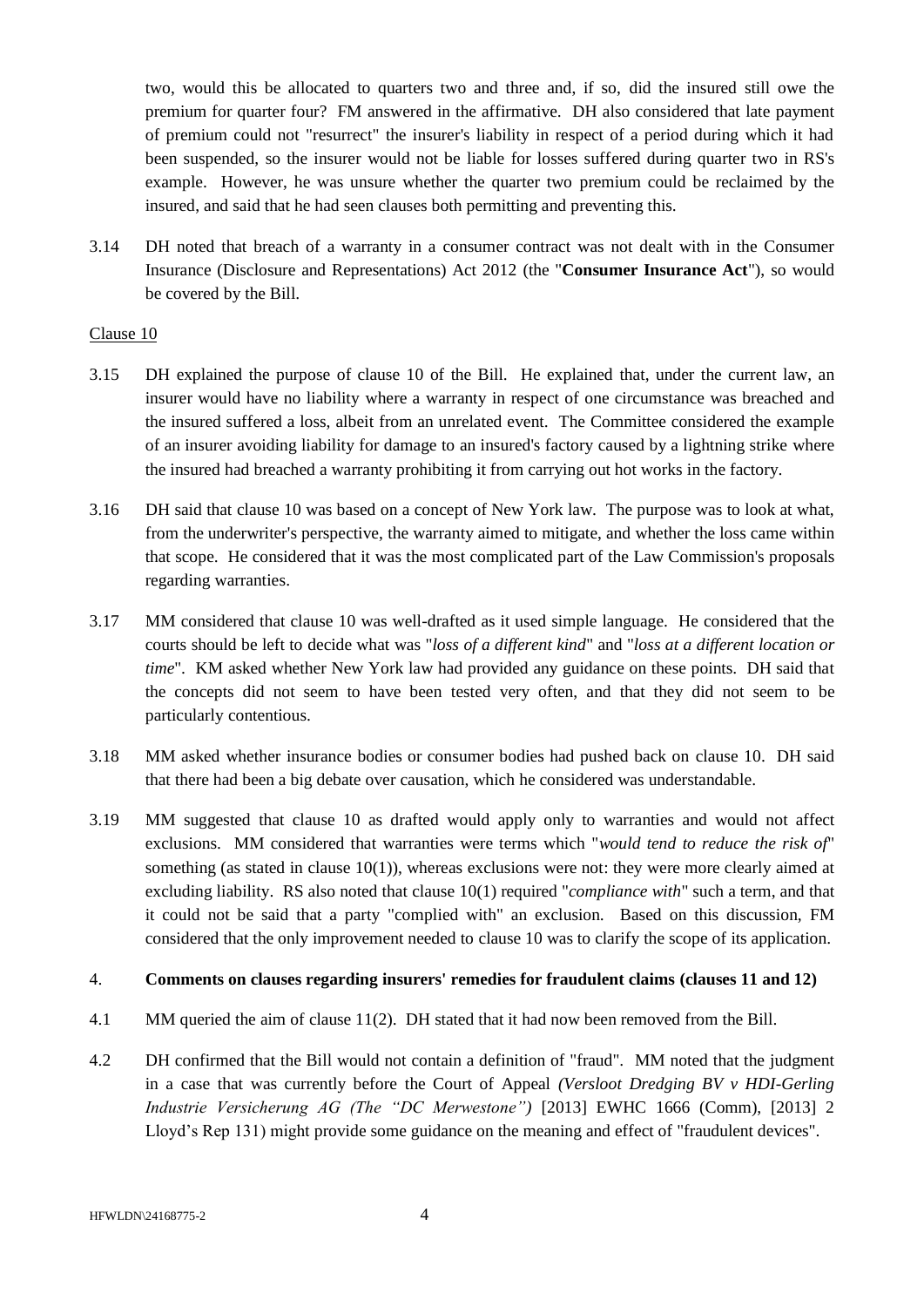## 5. **Comments on contracting out clauses (clauses 15 to 17)**

# Clause 16

- 5.1 FM explained that clause 16 contained a general prohibition on an insurer watering down provisions of the Bill but that, under clause 17, this seemed to be permissible if it was made very obvious to the insured.
- 5.2 MM asked what the wording "*or of any other contract*" in clause 16(1) meant. DH explained that this meant a contract sitting alongside/related to the contract of insurance. MM did not consider that this was clear from the wording of clause 16(1). FM recommended amending this to read "*or of any ancillary or associated contract*".
- 5.3 RS stated that clause 16(3)(b) prohibited an insurer from excluding liability for deliberate or reckless breaches of its obligation to pay claims within a reasonable time [*this obligation was contained in clause 12(1) in the draft clauses that were published in January but had subsequently been renumbered*]. RS wondered what would happen if, instead of trying to include in the contract a term which excluded this liability, an insurer deliberately chose to challenge a claim and was in breach of its obligation to pay within a reasonable time because the claim had a "smell" and the insurer wanted to see what would emerge as a result of rejection of the claim.
- 5.4 MM commented that an insurer could of course delay paying a claim because it thought it was suspicious, but would always be doing so at the risk of being found not to have paid within a reasonable time. He explained that insurers sometimes delayed paying claims in these circumstances but gave other reasons for doing so, such as that the insured had no insurable interest, or that there had been a material non-disclosure, because it was so hard to prove fraud. MM noted that a "*reasonable time*" to pay the claim should allow an insurer time to investigate a claim if it seemed suspicious, although he considered that lawyers would need to advise their clients that rejecting or investigating a claim meant that the client was running the risk of being found to have failed to pay the claim within a reasonable time.

# Clause 17

- 5.5 The reference to "*sufficient steps*" in clause 17(2) was discussed. It was agreed that what constituted "*sufficient steps*" would depend on the type of insured. For example, the steps that would be necessary to draw a term to a small business insured's attention would be more extensive than those necessary to draw it to the attention of a sophisticated commercial purchaser of insurance.
- 5.6 RS noted that the transparency requirements in clause 17(5) referred to "*actual knowledge*". He wondered whether a reasonableness test or a reference to "*imputed knowledge*" should have been used instead. This led to a discussion of clauses 3 and 5 of the Bill that had been published in January. RS stated that clause 5(3) provided for imputed knowledge and clause 5(4) referred to what a proposer "*ought to know*". RS considered that insurers should be entitled to take a reasonable view of what should be known by the insured. MM suggested that, once the concept and definition of "knowledge" had been finalised, the definition could be placed in a separate part of the Bill so that all of the clauses of the Bill that referred to knowledge could refer to the same definitions.